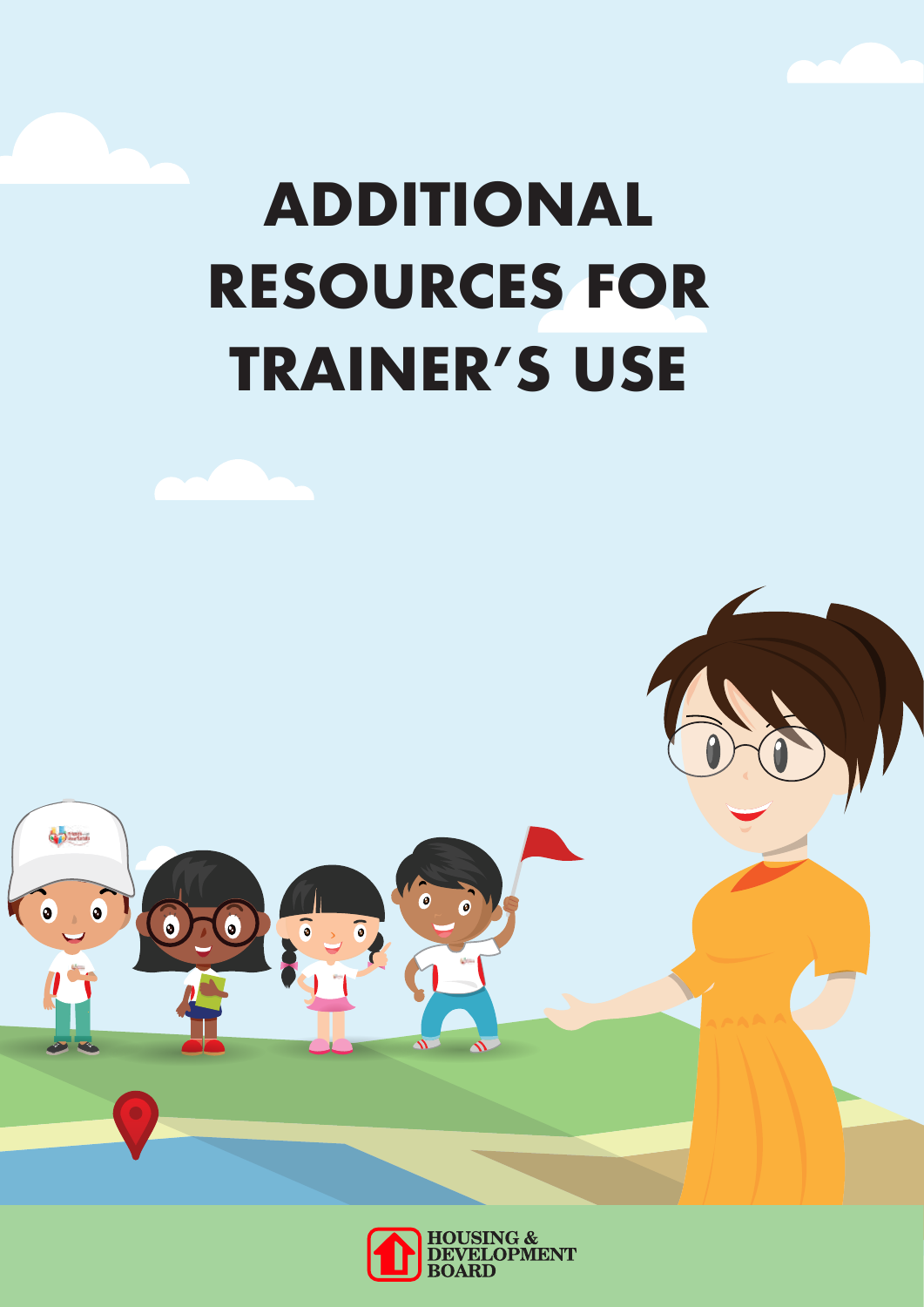# About the Additional Resource

This additional resource is to be used in tandem with the handbook and slides. It aims to provide further guidance on some of the activities that will take place during the training session for Eco Guides.

| <b>Content Page</b>                                                                                                                                                                                                                  |    |
|--------------------------------------------------------------------------------------------------------------------------------------------------------------------------------------------------------------------------------------|----|
|                                                                                                                                                                                                                                      |    |
|                                                                                                                                                                                                                                      |    |
|                                                                                                                                                                                                                                      | 3  |
|                                                                                                                                                                                                                                      |    |
|                                                                                                                                                                                                                                      |    |
|                                                                                                                                                                                                                                      |    |
|                                                                                                                                                                                                                                      |    |
|                                                                                                                                                                                                                                      |    |
|                                                                                                                                                                                                                                      |    |
|                                                                                                                                                                                                                                      |    |
|                                                                                                                                                                                                                                      |    |
|                                                                                                                                                                                                                                      |    |
|                                                                                                                                                                                                                                      |    |
|                                                                                                                                                                                                                                      |    |
|                                                                                                                                                                                                                                      |    |
|                                                                                                                                                                                                                                      |    |
|                                                                                                                                                                                                                                      |    |
|                                                                                                                                                                                                                                      |    |
|                                                                                                                                                                                                                                      |    |
|                                                                                                                                                                                                                                      | 8  |
|                                                                                                                                                                                                                                      | 8  |
| Obiective                                                                                                                                                                                                                            | 8  |
|                                                                                                                                                                                                                                      | 8  |
| Sample Pointers <b>Command Command Communist Communist Communist Communist Communist Communist Communist Communist Communist Communist Communist Communist Communist Communist Communist Communist Communist Communist Communist</b> | 9  |
|                                                                                                                                                                                                                                      | 10 |
|                                                                                                                                                                                                                                      | 10 |
| Objective <u>with the communication of the contract of the contract of the contract of the contract of the contract of the contract of the contract of the contract of the contract of the contract of the contract of the contr</u> | 10 |
|                                                                                                                                                                                                                                      | 10 |
|                                                                                                                                                                                                                                      | 11 |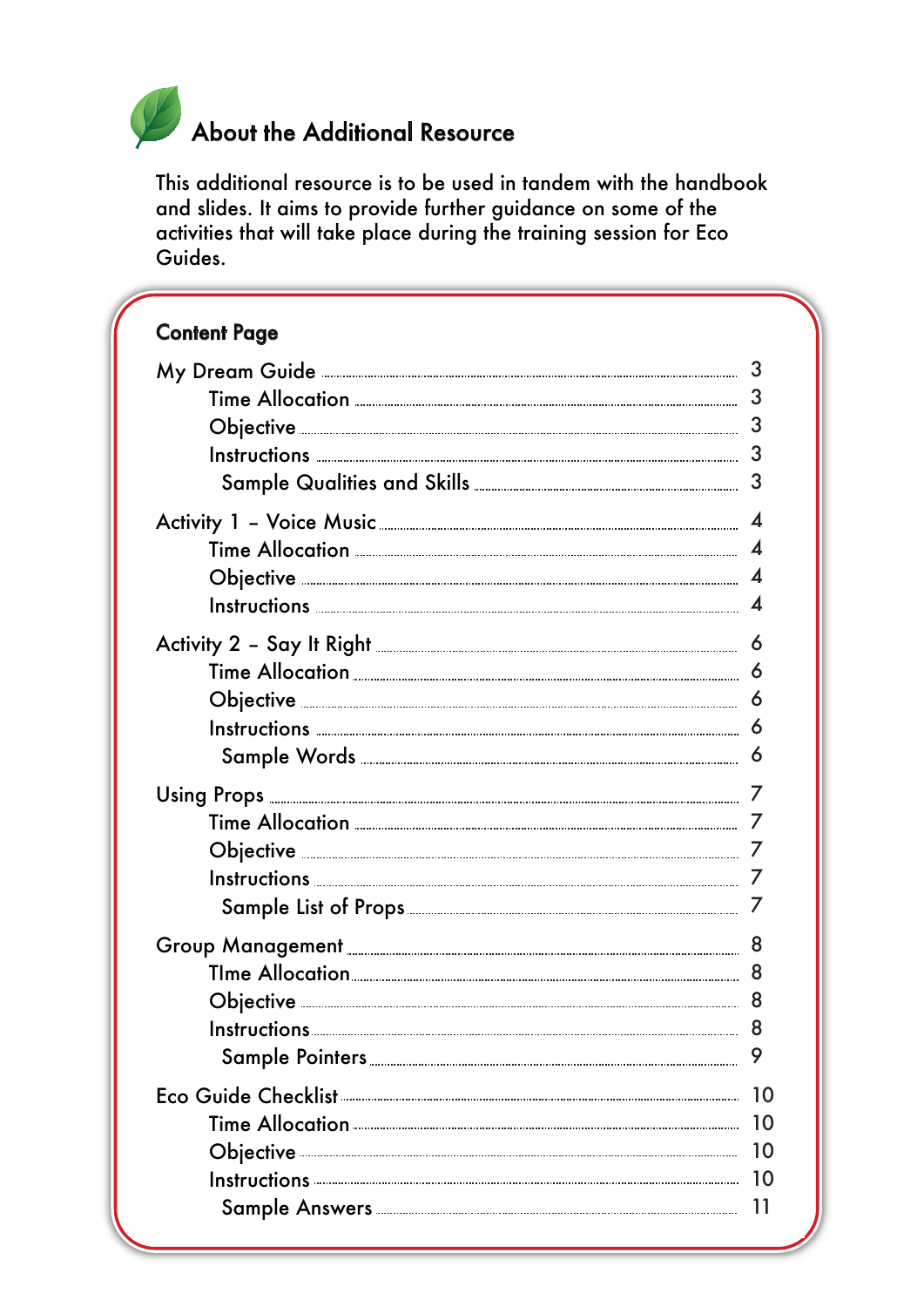# My Dream Guide

Primary School *(Page 4 of Handbook, Slide 5)* Secondary School *(Page 4 of Handbook, Slide 5)*

#### Time Allocation

10 minutes

#### **Objective**

Participants should be able to identify the qualities and skills of an ideal guide.

#### **Instructions**

Organise participants in groups of 4 - 5 participants to facilitate discussions.

Elaborate on the presentation skills mentioned in the materials. Here are some pointers you can include:

- I. Be friendly. Keeping a smile on can help the group feel welcomed and relaxed
- II. Make use of small talk to break the ice within the group

Prompt participants to list down the ideal qualities and skills they think a guide should have.

## Sample Qualities and Skills

- **Caring**
- **P** Engaging
- Good Listener
- **Knowledgeable**
- **Public Speaking Skills**
- Well-informed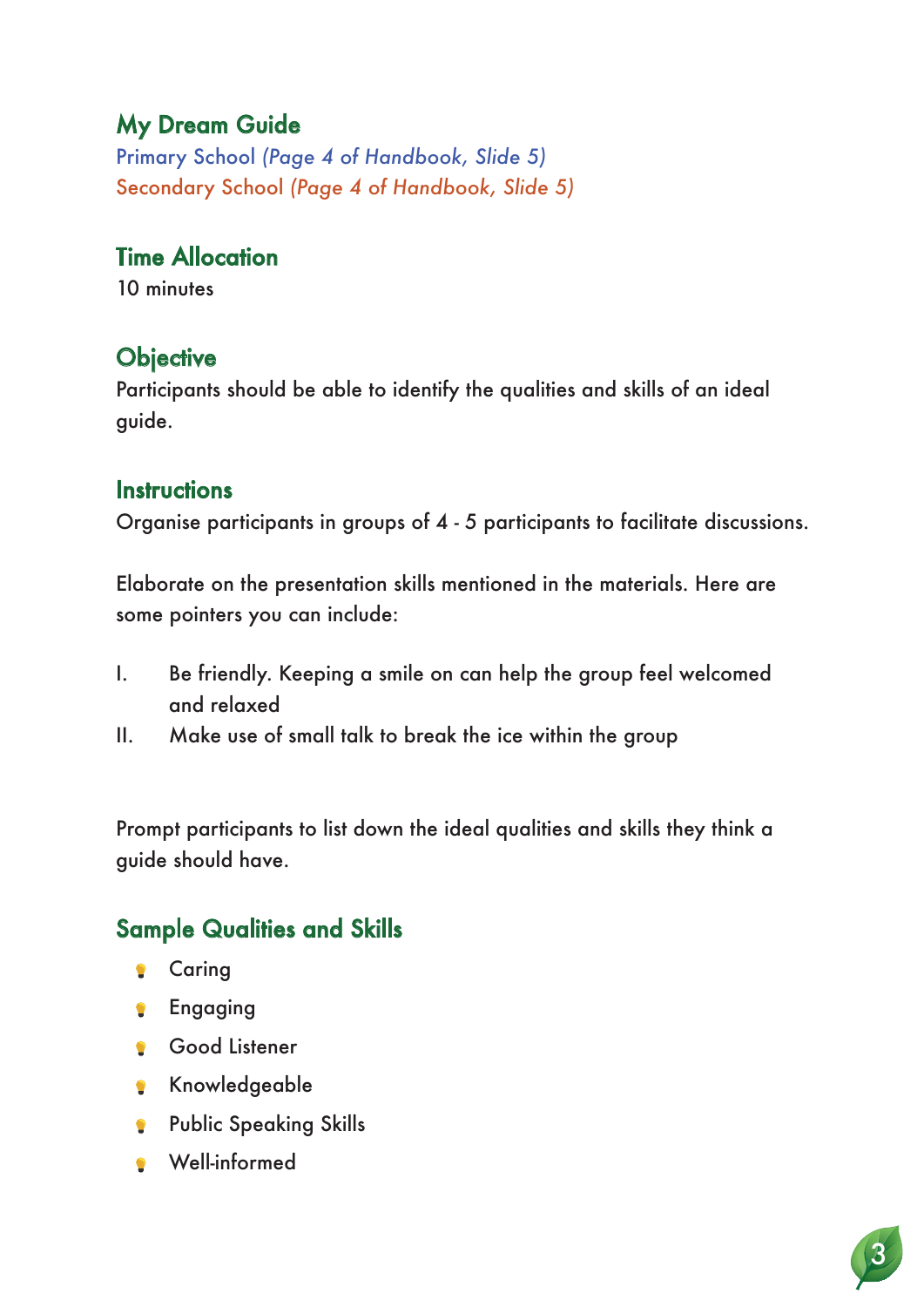### Activity 1 – Voice Music

Primary School *(Page 9 of Handbook, Slides 13 & 14)* Secondary School *(Page 9 of Handbook, Slides 9 & 10)*

#### Time Allocation

15 minutes

#### **Objective**

Participants should be aware that the tone of voice should always match the words spoken.

#### **Instructions**

- 1. Based on the number of groups (4 5 participants each) you have, print out the required number of templates accordingly.
- 2. Cut along the perforated lines to create cards. One set should contain 10 cards (as per the template).
- 3. Each group should receive one set of cards.
- 4. With the cards faced down, have participants choose 2 to 3 cards each.
- 5. Participants should look only at their own cards.
- 6. Starting from the youngest, the participant is to read the sentence on the card with the expression/feeling stated below.
- 7. Rotate after the first participant is done with reading one card.
- 8. The activity is complete when all participants in the group have finished reading all the cards they have in hand.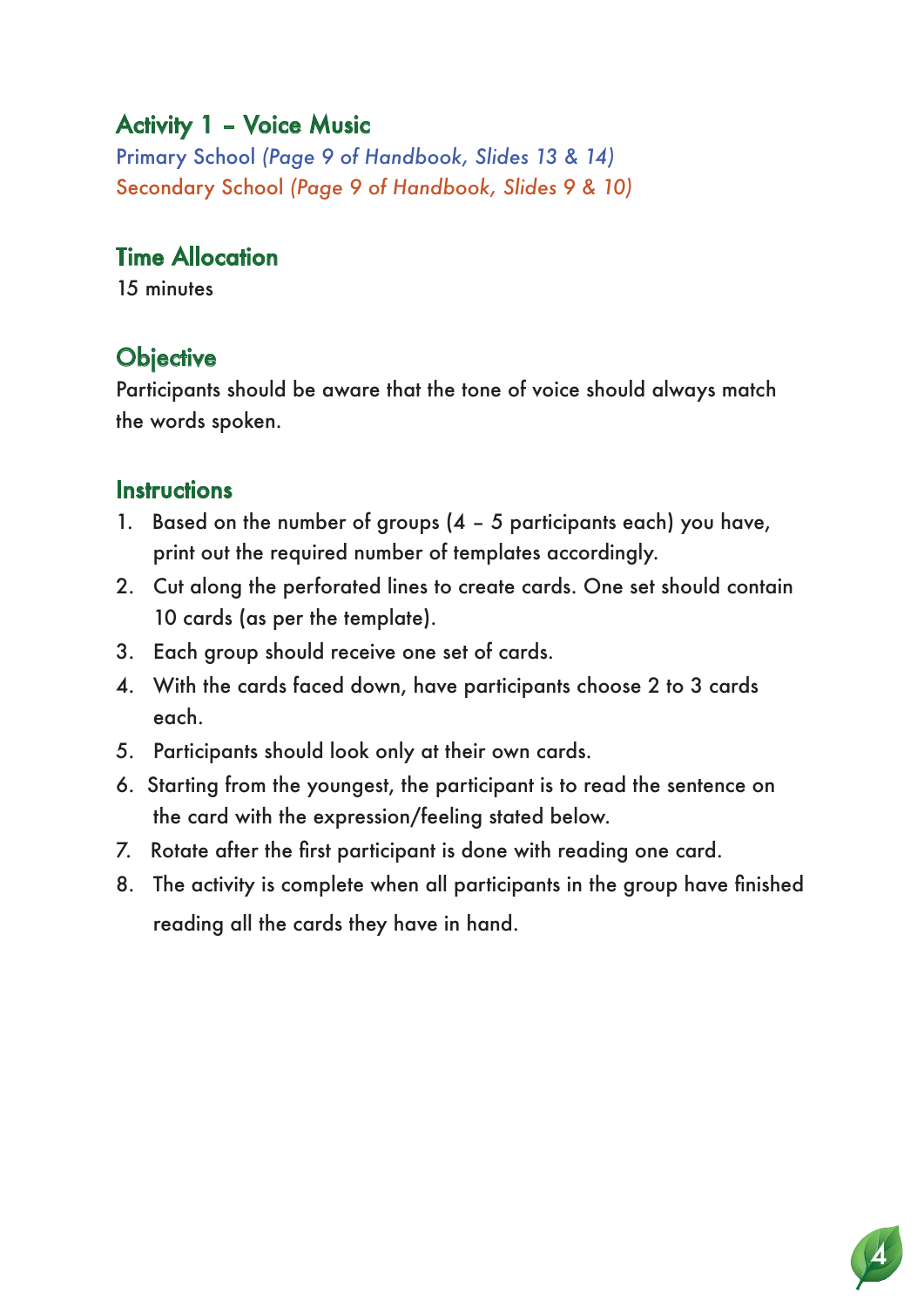| The library is on fire!                                    | Come, let's go and celebrate!                     |
|------------------------------------------------------------|---------------------------------------------------|
| <happy></happy>                                            | $<$ Sad>                                          |
| The discipline master gave<br>me a stern warning just now. | I scored a perfect grade<br>for the Science test! |
| <excited></excited>                                        | <angry></angry>                                   |
| I love to eat fish and                                     | Tom broke my favourite mug.                       |
| chips for dinner.<br><bored></bored>                       | <happy></happy>                                   |
| My best friend and I                                       | He is worried as his                              |
| enjoy baking together.<br>$<$ Sad>                         | mother is not feeling well.<br><happy></happy>    |
| My father and I love                                       | The pizza smells delicious!                       |
| watching football together.<br><bored></bored>             | <angry></angry>                                   |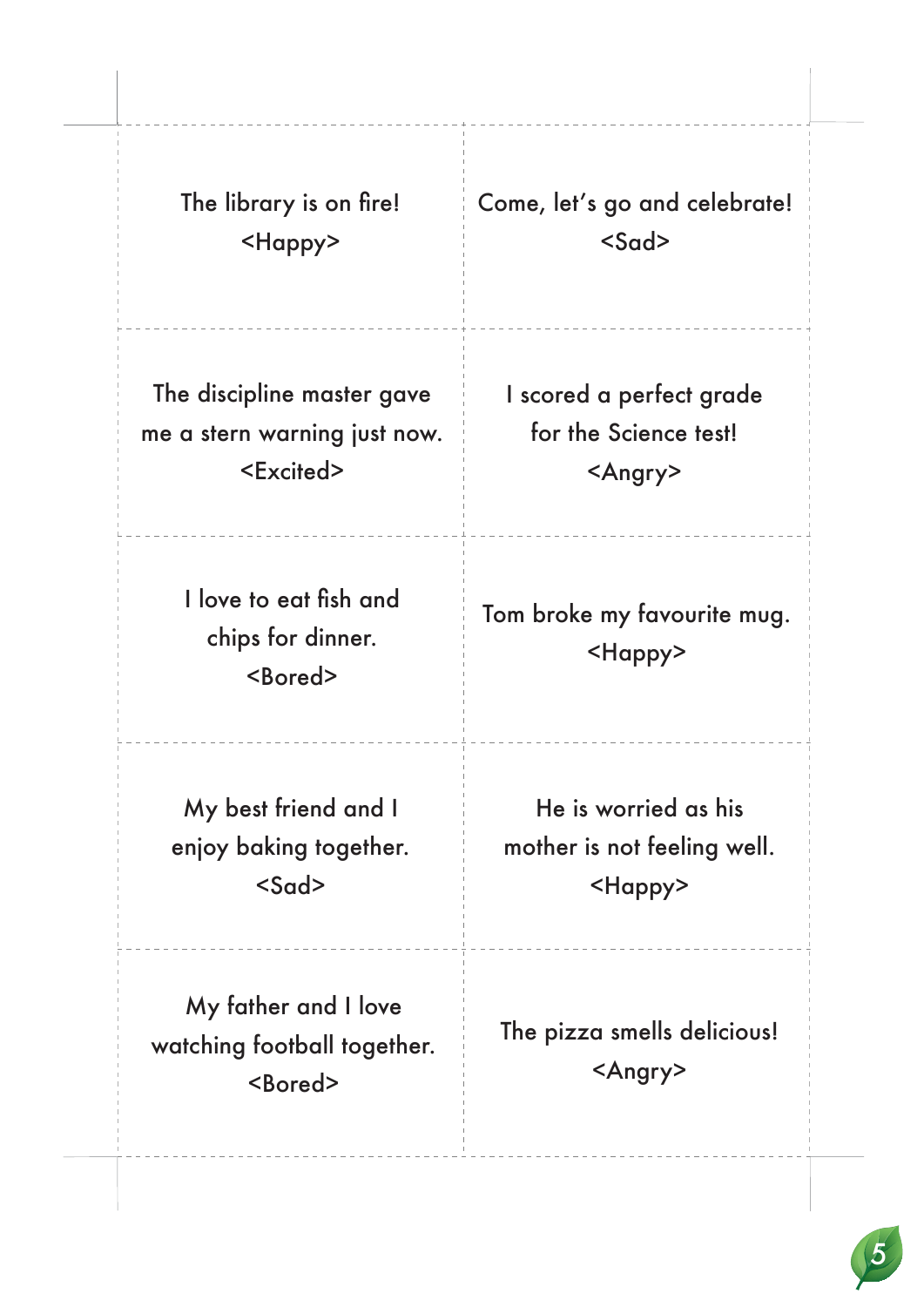# Activity 2 – Say It Right

Primary School *(Page 9 of Handbook, Slide 15)* Secondary School *(Page 9 of Handbook, Slide 11)*

# Time Allocation

5 minutes

### **Objective**

Participants should recognise that articulation and enunciation are important, especially during public speaking.

#### **Instructions**

Participants can practise drawing lines between long words and learn to split them up into smaller segments.

# Sample Words

| <b>Primary Level</b>         | <b>Secondary Level</b>      |
|------------------------------|-----------------------------|
|                              |                             |
| $\circ$ A/ppre/ci/a/tion     | $\circ$ A/mal/ga/ma/tion    |
| Com/pe/ti/tion<br>$\circ$    | $\circ$ Mis/ce/lla/neous    |
| En/vi/ron/men/tal<br>$\circ$ | O Or/na/men/tal             |
| Op/por/tu/ni/ty<br>O         | $\circ$ Pre/li/mi/na/ry     |
| Pro/nun/ci/a/tion<br>$\circ$ | $\circ$ Res/pon/si/bi/li/ty |
|                              |                             |
|                              |                             |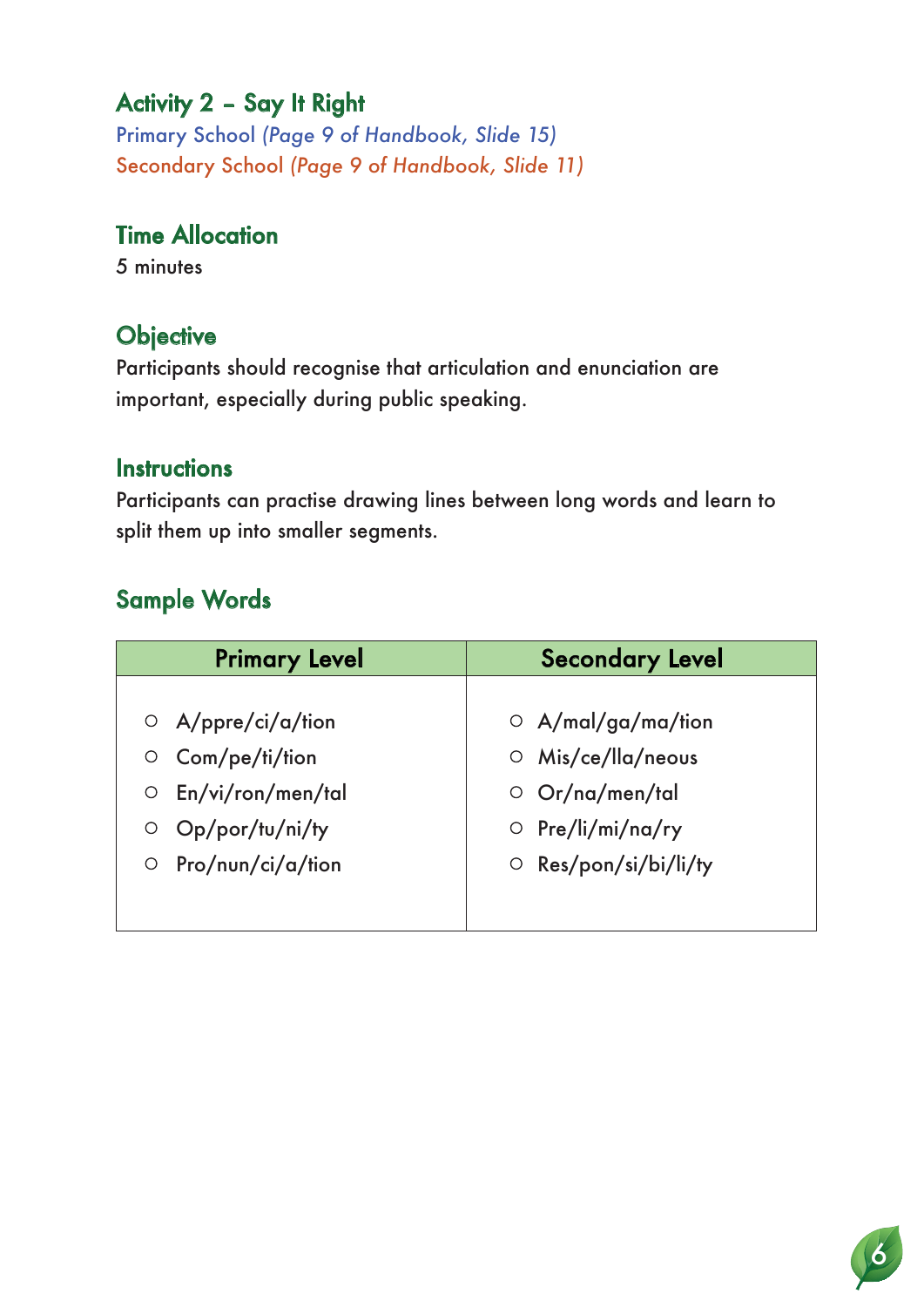## Using Props

Primary School *(Page 13 of Handbook, Slide 18)* Secondary School *(Page 13 of Handbook, Slide 15)*

#### Time Allocation

5 minutes

# **Objective**

Participants should be able to identify examples of props required for an Eco Trail

#### **Instructions**

Prompt participants to list down items that they think will help them to better explain or illustrate a point during the Eco Trail.

# Sample Lists of Props

- $\circ$  Photos of site in the past
- O Photos of eco-features (e.g. solar panels, diagram of rainwater harvesting system)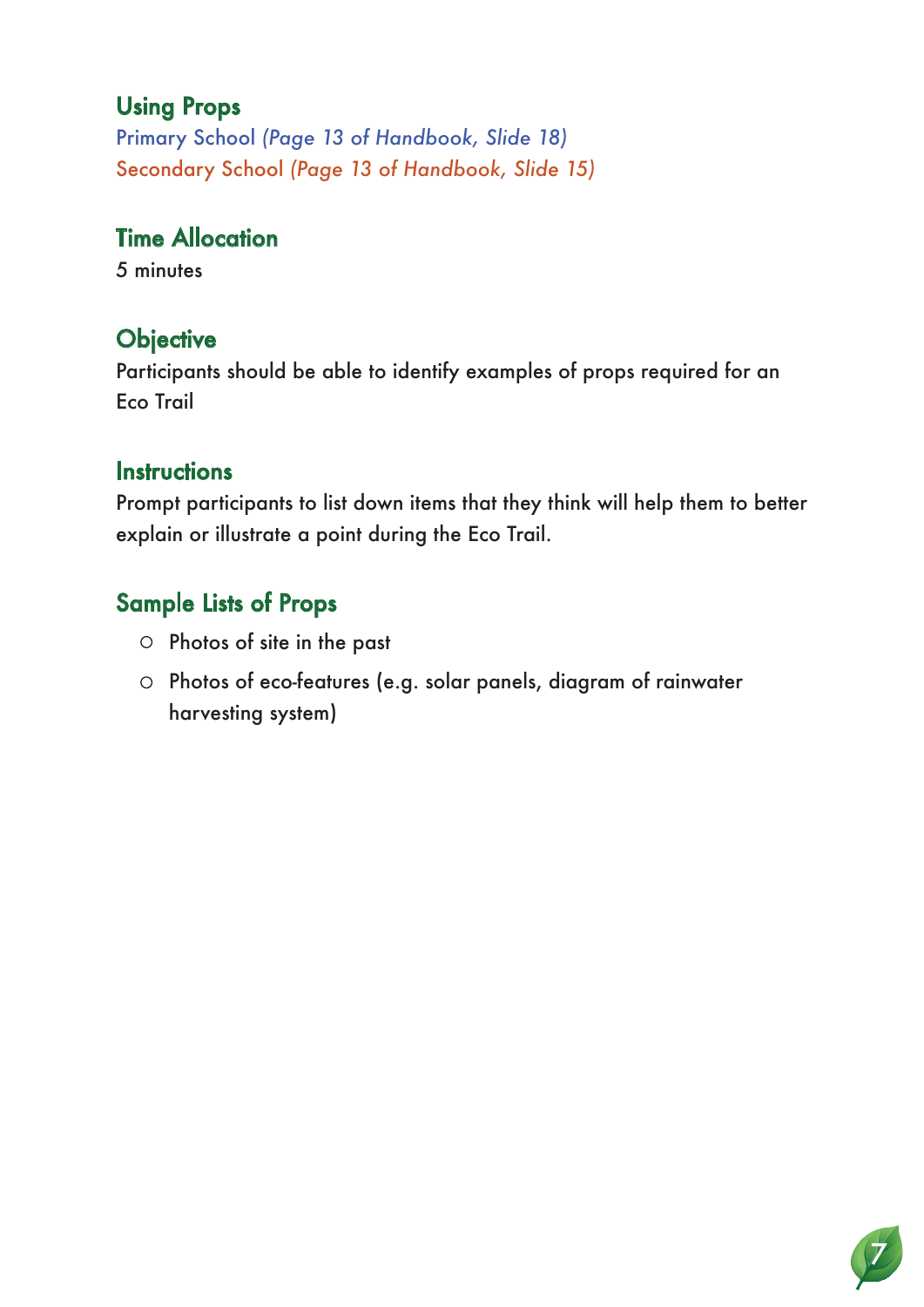#### Group Management

Primary School *(Page 15 & 16 of Handbook, Slide 21)* Secondary School *(Page 15 & 16 of Handbook, Slide 18)*

#### Time Allocation

10 minutes

#### **Objective**

Participants should be able to understand the requirements of proper group management before conducting the eco trail.

#### **Instructions**

Prompt participants to think about what they should prepare when managing the group for the Eco Trail.

Prompt participants to think about the possible scenarios that could happen in relation to group dynamics before, during and after the tour; and what they should do to manage the group.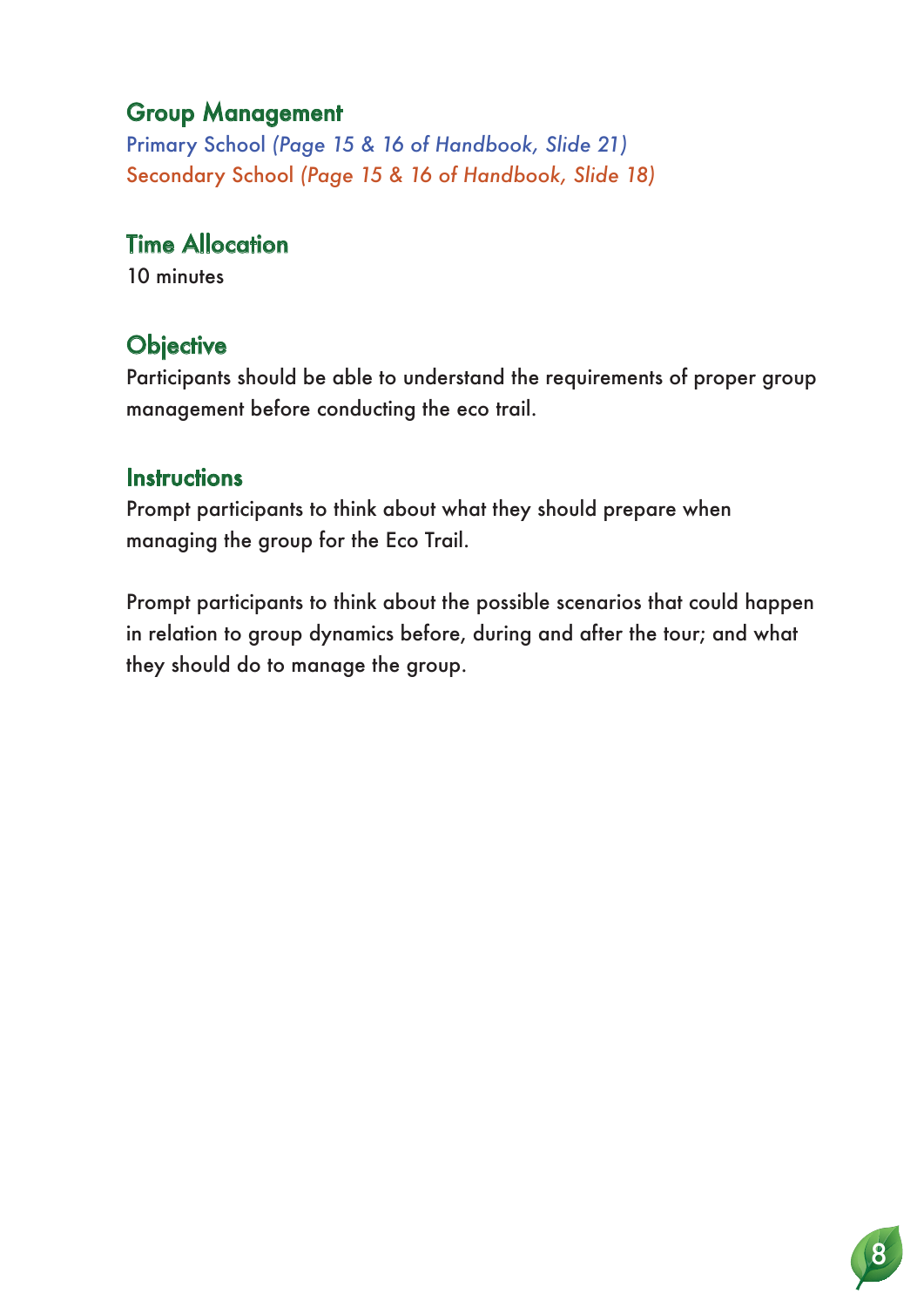# Sample Pointers

- 1. Preparation before the Eco Trail
	- To account for potential delays and ways to avoid/ reduce/ overcome them
	- To bear in mind the number of nodes & duration required
	- To conduct site recce and take note of the site conditions, rest areas, wet weather plan, logistic requirements, etc.
- 2. During the Eco Trail
	- $\circ$  To break the ice and warm the group up for a more enjoyable trip (i.e. with self-introduction & ice breakers)
	- To get the group excited and interested about the trip by sharing objectives, key highlights and takeaways along the journey (i.e. duration of each segment, interesting nuggets of information)
	- To ensure safety of the group and emphasise safety rules at the start of the trip, and repeat them accordingly throughout the trip, where necessary.

3. After the Eco Trail

 To gather feedback from the group so that participants can improve (i.e. check in with group on their experience with the eco trail, seek feedback from group on pointers for improvement)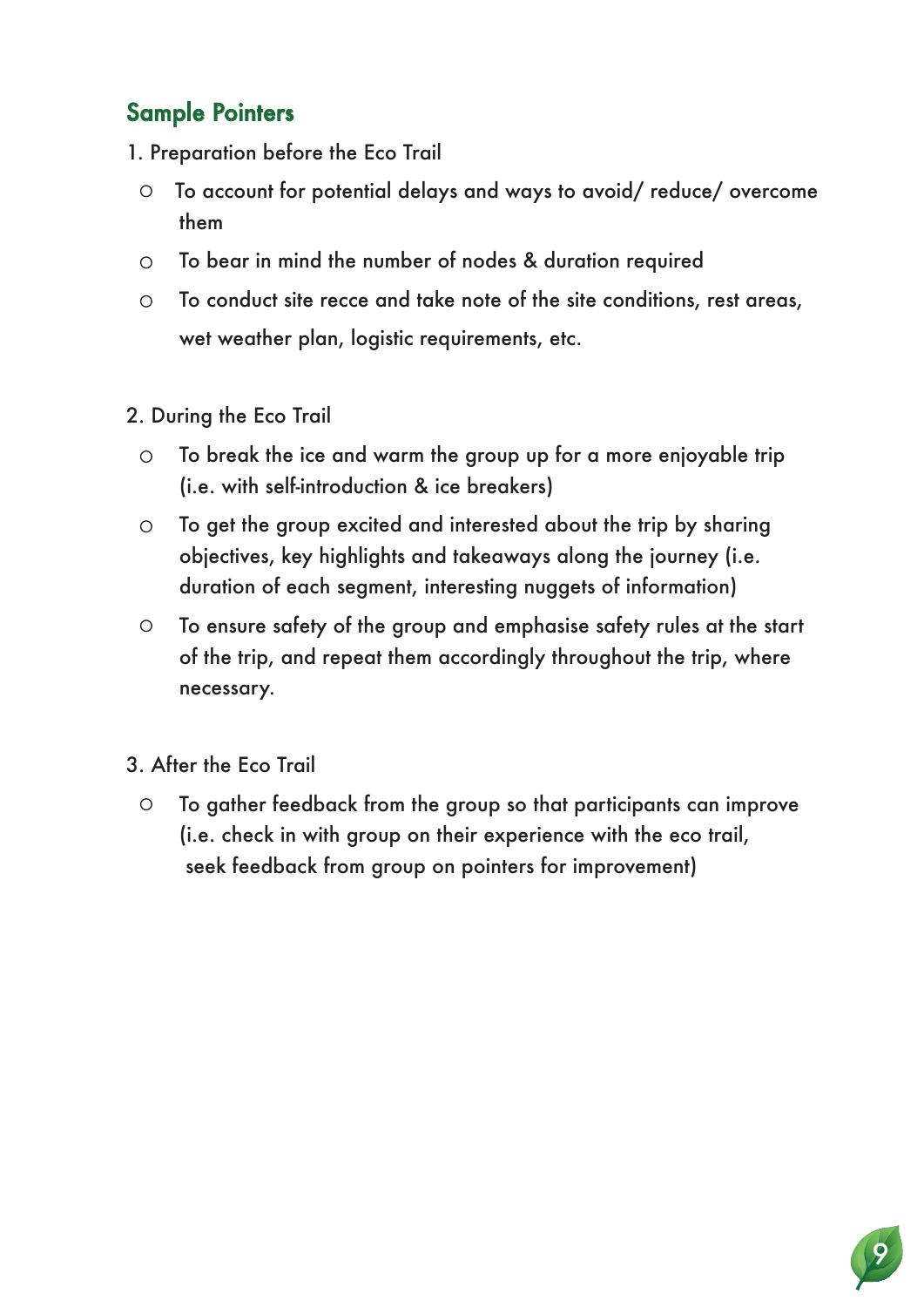# Eco Guide Checklist

Primary School *(Page 18 & 19 of Handbook, Slide 23)* Secondary School *(Page 18 & 19 of Handbook, Slide 20)*

#### Time Allocation

15 minutes

# **Objective**

Participants should be able to identify the potential issues that may occur during the Eco Trail and come up with possible solutions for them.

#### **Instructions**

Prompt participants to think about the issues they may face when guiding the group on the Eco Trail.

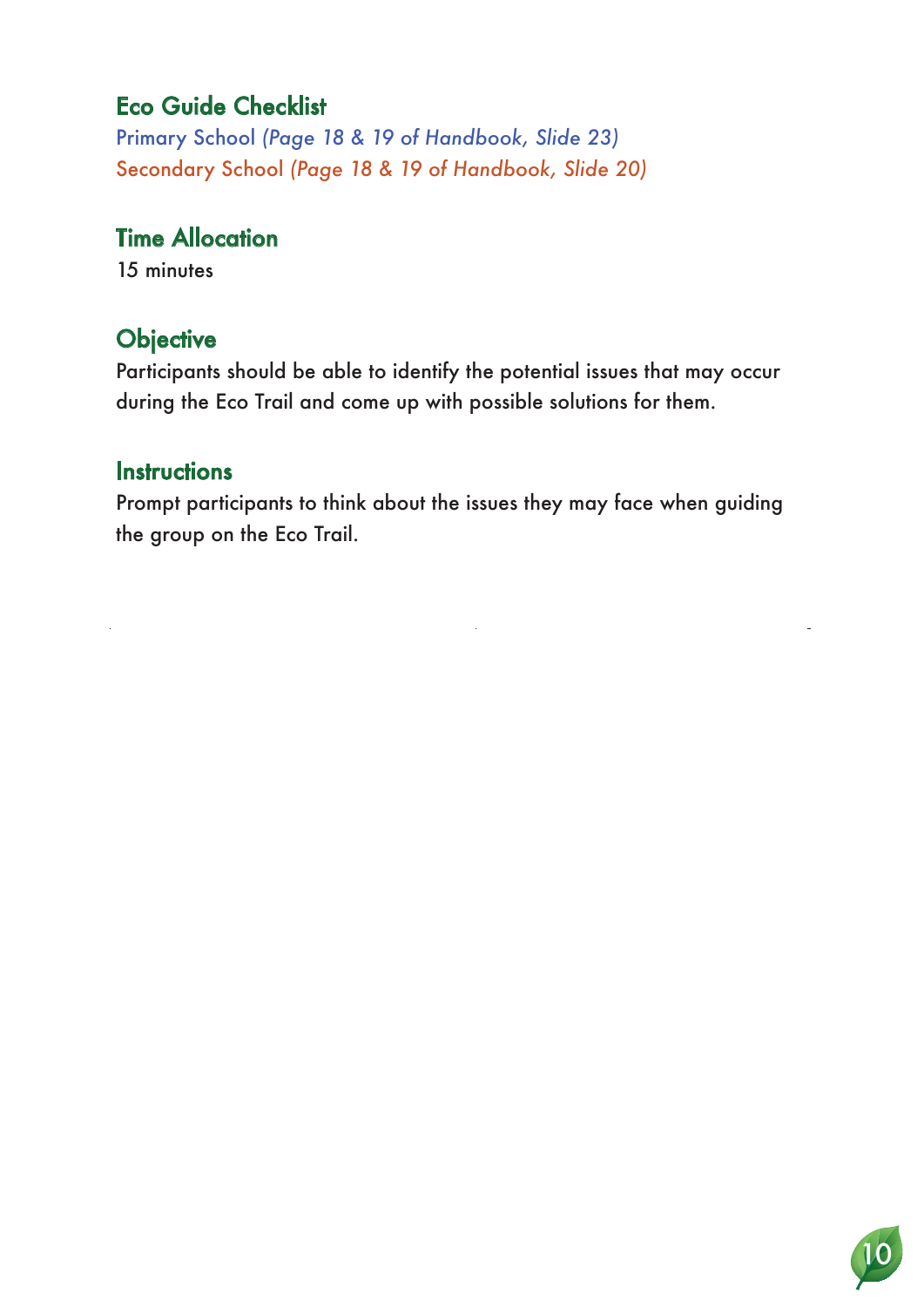# Sample Answers

|       | <b>Potential Issues</b>                                                                                                                                                                                                                                   | <b>Possible Solutions</b>                                                                                                                                                                                                                                                                                                                                                                                                                                                                                                                                                                            |
|-------|-----------------------------------------------------------------------------------------------------------------------------------------------------------------------------------------------------------------------------------------------------------|------------------------------------------------------------------------------------------------------------------------------------------------------------------------------------------------------------------------------------------------------------------------------------------------------------------------------------------------------------------------------------------------------------------------------------------------------------------------------------------------------------------------------------------------------------------------------------------------------|
| (i)   | Limitations in the field                                                                                                                                                                                                                                  |                                                                                                                                                                                                                                                                                                                                                                                                                                                                                                                                                                                                      |
|       | For some stops (such as<br>energy saving motion sensors<br>along corridors & staircases,<br>lift lobbies, duo bicycle<br>racks, community garden,<br>centralised recyclable refuse<br>chute, etc), the site may not<br>be big enough for large<br>groups. | To limit the size of each group to 15-20<br>i.<br>participants<br>To ensure that there is a minimum of a 5-minute<br>ii.<br>gap between each stop for the different groups<br>iii. To have at least 2 Eco Guides per group so that if<br>need arises, the group can be further spilt into<br>smaller teams                                                                                                                                                                                                                                                                                           |
| (ii)  | Time management                                                                                                                                                                                                                                           |                                                                                                                                                                                                                                                                                                                                                                                                                                                                                                                                                                                                      |
|       | Group arrived late but has to<br>leave on time as planned or<br>group has a very limited<br>time.                                                                                                                                                         | It is important that the Eco Guides are familiar with the<br>trail. Eco Guides are encouraged to conduct site recees<br>to understand and orientate themselves for the trail.<br>Eco Guides are strongly encouraged to plan ahead. For<br>instance, they can note down the number of stops and<br>the duration required for each stop, taking into account<br>toilet breaks too.<br>If the group arrives late, Eco Guides can consider:<br>i. shortening the duration for each stop<br>ii. focusing on the stops that are directly relevant to them<br>iii. cutting down stops that are too far away |
| (iii) | People management                                                                                                                                                                                                                                         |                                                                                                                                                                                                                                                                                                                                                                                                                                                                                                                                                                                                      |
|       | More participants than<br>expected turned up                                                                                                                                                                                                              | It is important that the school sets the size of each group<br>so that engagement can be maximised.                                                                                                                                                                                                                                                                                                                                                                                                                                                                                                  |
|       |                                                                                                                                                                                                                                                           | To consider having at least 2 Eco Guides per group so<br>that if need arises, the group can be further spilt into<br>smaller teams.                                                                                                                                                                                                                                                                                                                                                                                                                                                                  |
|       |                                                                                                                                                                                                                                                           | E.g. 2 trained Eco Guides to manage up to 20<br>participants per group with not more than 5 groups per<br>trail. To allow each group a 5 min gap or to start the trail<br>for each group from different start points.                                                                                                                                                                                                                                                                                                                                                                                |
|       | Participants walk around by<br>themselves                                                                                                                                                                                                                 | Before the start of the Eco Trail, Eco Guides should<br>remind participants to follow the group orderly (e.g. no<br>running, pushing or climbing around, etc) to avoid<br>getting lost.                                                                                                                                                                                                                                                                                                                                                                                                              |
|       |                                                                                                                                                                                                                                                           | If there are sufficient manpower, Eco Guides are<br>encouraged to dedicate manpower at the back of the<br>group to take care of participants who fall behind.                                                                                                                                                                                                                                                                                                                                                                                                                                        |